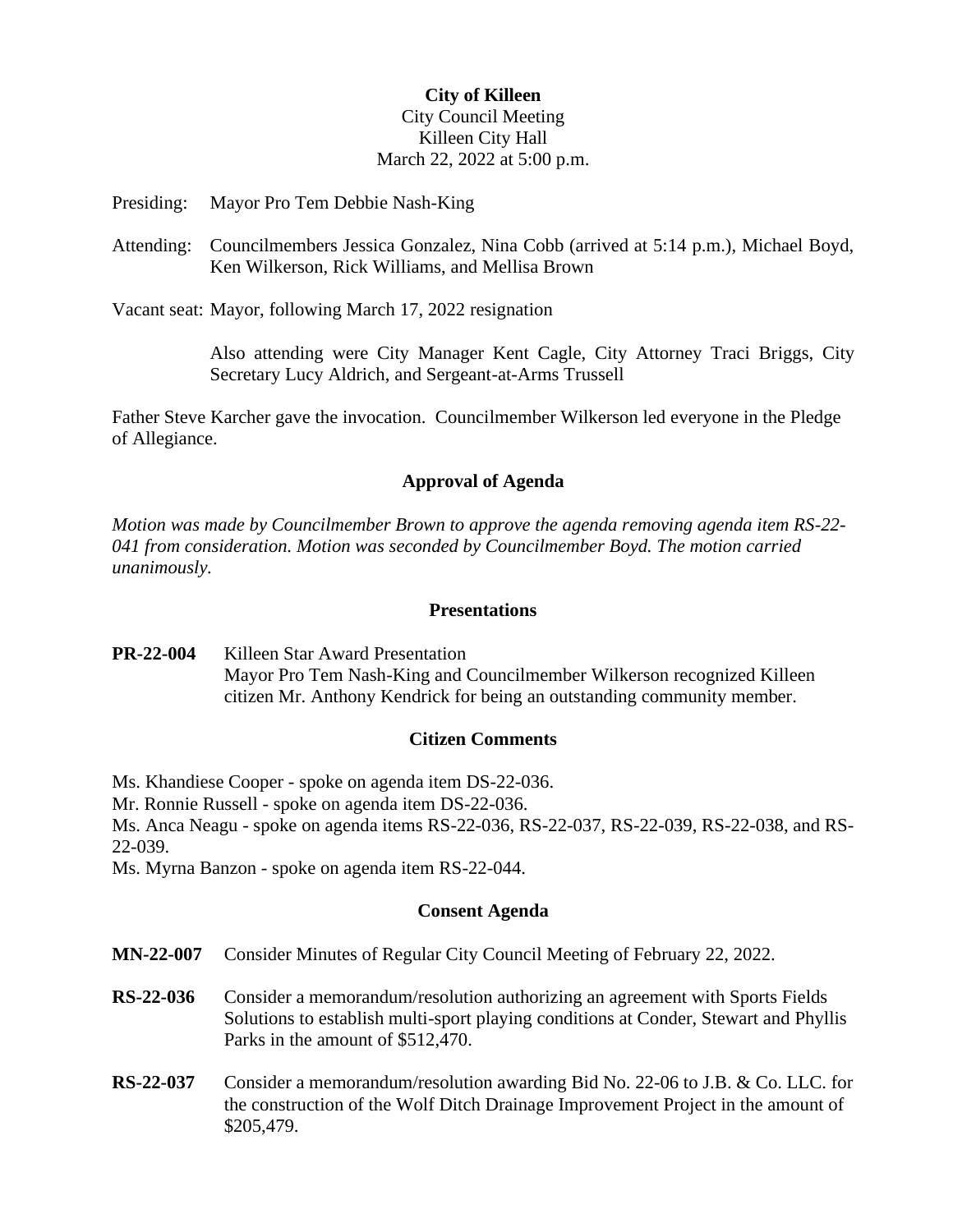Regular City Council Meeting March 22, 2022 – Page 2

| RS-22-039        | Consider a memorandum/resolution awarding Bid No. 22-13 to American Lube<br>Supply for Petroleum Products and Diesel Exhaust Fluid in the amount of \$90,702.                                                                                                                                                         |
|------------------|-----------------------------------------------------------------------------------------------------------------------------------------------------------------------------------------------------------------------------------------------------------------------------------------------------------------------|
| <b>RS-22-038</b> | Consider a memorandum/resolution authorizing a Professional Services Agreement<br>with Control Panels USA, Inc. for programming and configuration services, and the<br>purchase of a Wireless Broadband Communications System from Iteris, Inc. for the<br>SCADA Upgrade Project in the combined amount of \$261,206. |
| <b>RS-22-040</b> | Consider a memorandum/resolution authorizing the renewal of the City's fuel<br>services contract with FleetCor Technologies Operating Company, LLC., in an<br>amount not to exceed \$2,500,000 per year.                                                                                                              |

*Motion was made by Councilmember Wilkerson to approve the consent agenda. Motion was seconded by Councilmember Brown. The motion carried unanimously.*

## **AGENDA ITEM RS-22-041 WAS PULLED FROM CONSIDERATION**

**RS-22-041** Consider a memorandum/resolution removing a board member from the Senior Citizens Advisory Board.

#### **Resolutions**

**RS-22-042** Consider a memorandum/resolution authorizing the City Manager to execute an Interlocal Agreement with various entities to develop a Regional Habitat Conservation Plan.

**Staff Comments:** Kent Cagle, City Manager

Mr. Cagle presented this item on March 15, 2022, during the City Council Workshop meeting. City Council made a motion of direction to bring the item back for consideration. Mr. Cagle was available to address any questions.

*Motion was made by Councilmember Wilkerson to postpone review and action of RS-22-042 to the next workshop/council meeting. Motion was seconded by Councilmember Cobb. Motion carried unanimously.*

**RS-22-043** Consider a memorandum/resolution seeking legislation allowing for Killeen municipal elections to be conducted in November.

#### **Staff Comments:** Traci Briggs, City Attorney

Councilmember Wilkerson presented this item on March 15, 2022, during the City Council Workshop meeting. City Council made a motion of direction to bring the item back for consideration. Ms. Briggs was available to address any questions.

Mr. Calgle advised that Mr. Stan Schlueter of The Schlueter Group would be attending the April 19, 2022 City Council Workshop meeting to discuss legislation priorities/goals.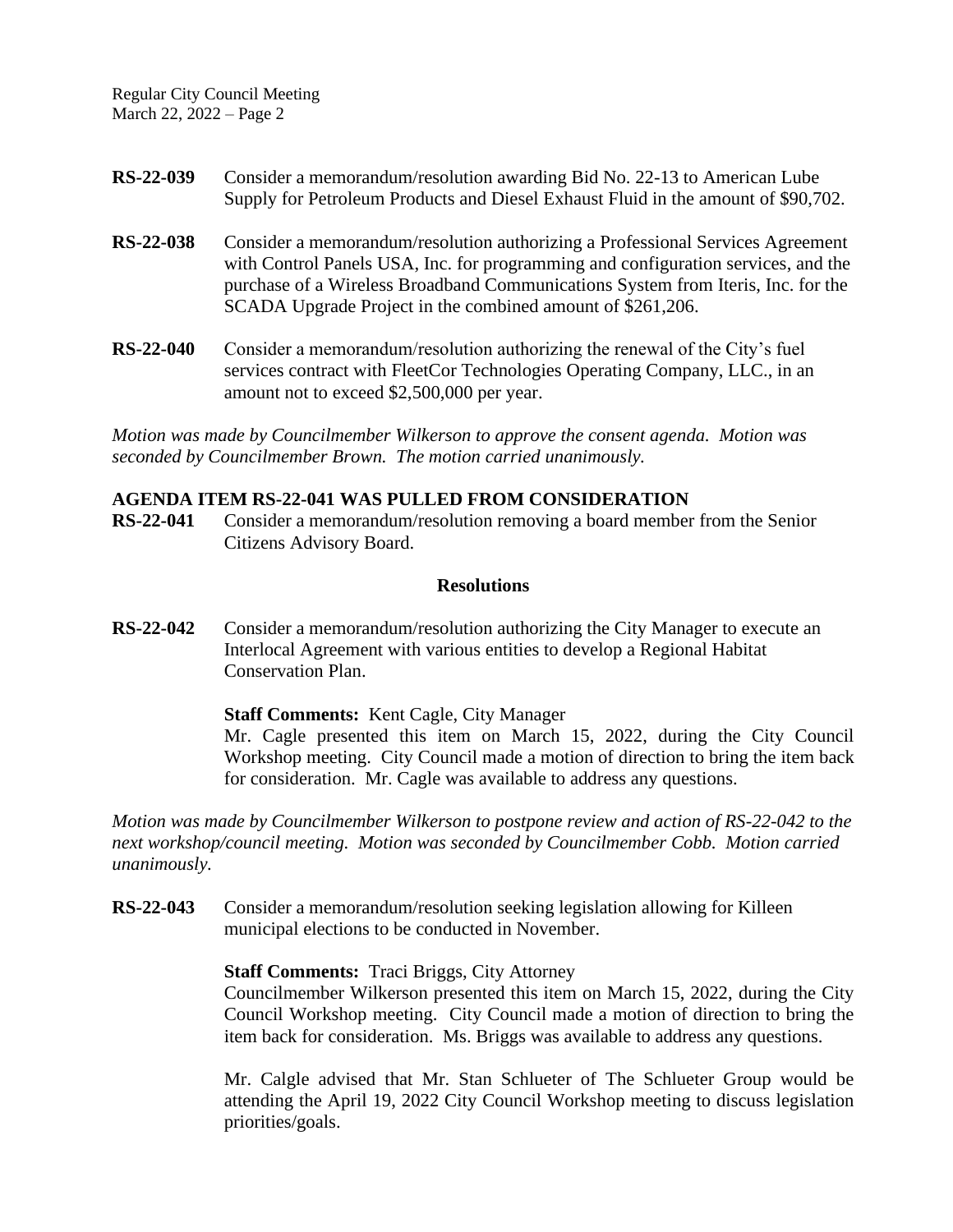*Motion was made by Councilmember Wilkerson to approve RS-22-043. Motion was seconded by Councilmember Boyd. Motion carried unanimously.*

*Motion of direction was made by Councilmember Brown directing the City Manager to invite Representative Brad Buckley to also attend the April 19, 2022 City Council Workshop meeting. Motion of direction was seconded by Councilmember Gonzalez. Motion of direction carried unanimously.*

**RS-22-044** Consider a memorandum/resolution naming the municipal annex building after Raul Villaronga.

> **Staff Comments:** Traci Briggs, City Attorney Mayor Pro Tem Nash-King presented this item on March 15, 2022, during the City Council Workshop meeting. City Council made a motion of direction to bring the item back for consideration. Ms. Briggs was available to address any questions.

*Motion was made by Councilmember Boyd to approve RS-22-044. Motion was seconded by Councilmember Gonzalez. Motion carried unanimously.*

# **Discussion Items**

**DS-22-036** Discuss Nonprofit Application Process for ARPA and PFC Funding

**Staff Comments:** Danielle Singh, Assistant City Manager provided options for an application process for nonprofit associations as it pertains to the use of ARPA funding and PFC funding.

*Motion of direction was made by Councilmember Brown to postpone this discussion to the next meeting and consider establishing an application review committee. With no second, the motion of direction died.* 

*Motion of direction was made by Councilmember Wilkerson to have nonprofit youth association applicants identify in the application process how much funding they would need and use that information from each applicant to determine the amount of funding to give to each of the applicants. In addition, ensure that the application review and consideration process stay inhouse with city staff and City Council. Motion of direction was seconded by Councilmember Gonzalez. As discussions continued, Councilmember Gonzalez withdrew her second and Councilmember Wilkerson withdrew his motion.* 

*Motion of direction was made by Councilmember Brown to postpone this discussion to the next workshop meeting and possibly consider action at the next regular meeting. Motion of direction was seconded by Councilmember Wilkerson.*

*During discussion, a call for the vote was made by Councilmember Gonzalez. The call for the vote was seconded by Councilmember Brown and approved unanimously.*